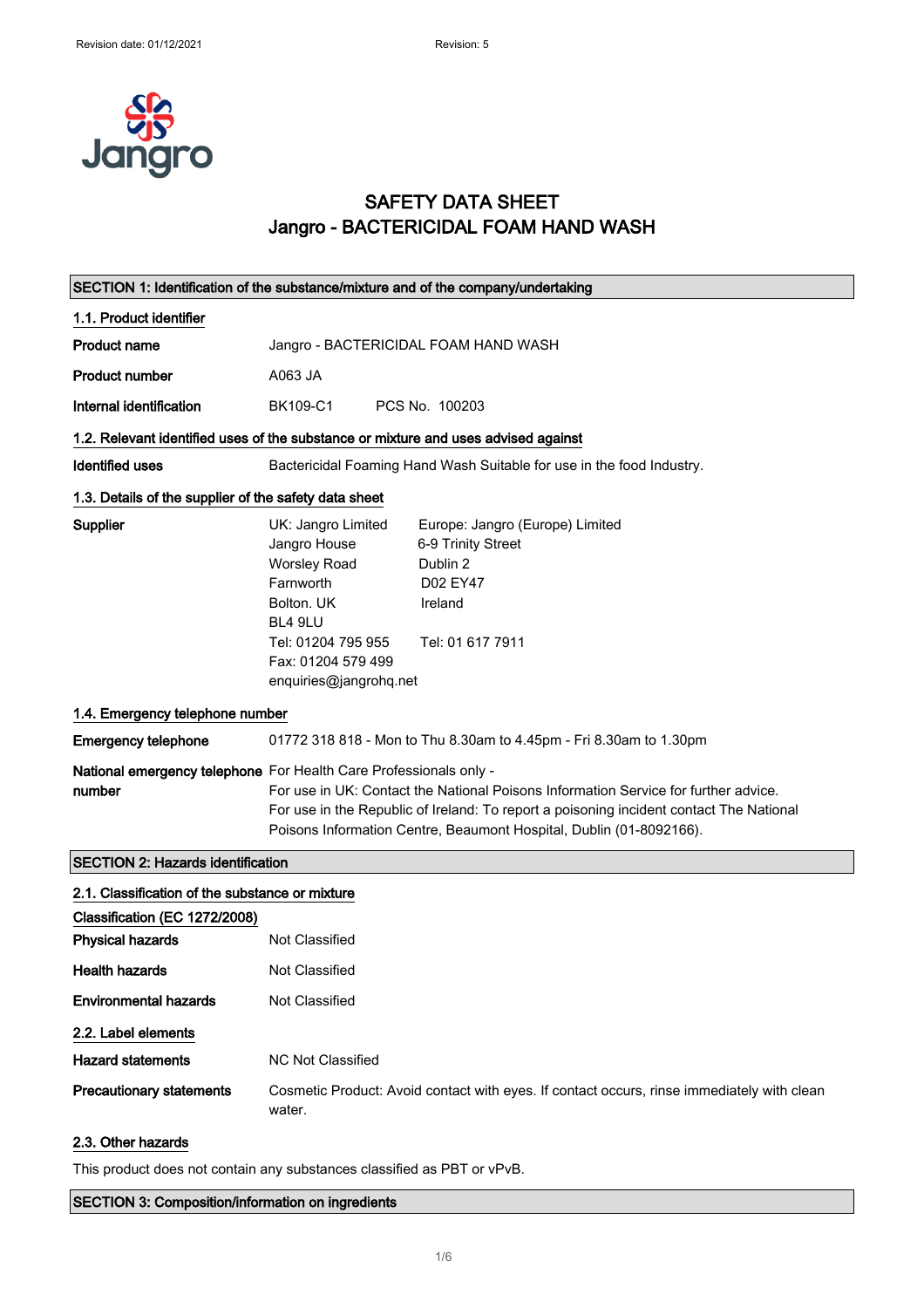#### 3.2. Mixtures

| <b>Composition comments</b> | The ingredients are present in non-hazardous concentrations. A063 is a Cosmetic Product<br>which contains: Agua, Caprylyl/Capryl Glucoside, Glycerin, Cocamide DEA, Chlorhexidine<br>Digluconate, Allantoin, Lactic Acid, Benzyl Alcohol, Chloromethylisothiazolinone,<br>Methylisothiazolinone, Triethylene Glycol, Propylene Glycol, Magnesium Chloride,<br>Magnesium Nitrate. |
|-----------------------------|----------------------------------------------------------------------------------------------------------------------------------------------------------------------------------------------------------------------------------------------------------------------------------------------------------------------------------------------------------------------------------|
|                             |                                                                                                                                                                                                                                                                                                                                                                                  |

#### SECTION 4: First aid measures

### 4.1. Description of first aid measures

| Inhalation                                                               | Unlikely route of exposure as the product does not contain volatile substances. If spray/mist<br>has been inhaled, proceed as follows. Move affected person to fresh air and keep warm and<br>at rest in a position comfortable for breathing. |  |
|--------------------------------------------------------------------------|------------------------------------------------------------------------------------------------------------------------------------------------------------------------------------------------------------------------------------------------|--|
| Ingestion                                                                | Do not induce vomiting. Give plenty of water to drink. Get medical attention if any discomfort<br>continues.                                                                                                                                   |  |
| <b>Skin contact</b>                                                      | Rinse with water.                                                                                                                                                                                                                              |  |
| Eye contact                                                              | Rinse immediately with plenty of water. Get medical attention promptly if symptoms occur<br>after washing.                                                                                                                                     |  |
|                                                                          | 4.2. Most important symptoms and effects, both acute and delayed                                                                                                                                                                               |  |
| <b>General information</b>                                               | The severity of the symptoms described will vary dependent on the concentration and the<br>length of exposure.                                                                                                                                 |  |
| Inhalation                                                               | No specific symptoms known.                                                                                                                                                                                                                    |  |
| Ingestion                                                                | No specific symptoms known. But - May cause discomfort if swallowed.                                                                                                                                                                           |  |
| Skin contact                                                             | No specific symptoms known. But prolonged or excessively repeated skin contact could lead<br>to removal of natural oils from skin.                                                                                                             |  |
| Eye contact                                                              | No specific symptoms known. Prolonged contact may cause redness and/or tearing.                                                                                                                                                                |  |
|                                                                          | 4.3. Indication of any immediate medical attention and special treatment needed                                                                                                                                                                |  |
| Notes for the doctor                                                     | Treat symptomatically.                                                                                                                                                                                                                         |  |
| <b>SECTION 5: Firefighting measures</b>                                  |                                                                                                                                                                                                                                                |  |
| 5.1. Extinguishing media                                                 |                                                                                                                                                                                                                                                |  |
| Suitable extinguishing media                                             | The product is not flammable. Use fire-extinguishing media suitable for the surrounding fire.                                                                                                                                                  |  |
| 5.2. Special hazards arising from the substance or mixture               |                                                                                                                                                                                                                                                |  |
| Specific hazards                                                         | Thermal decomposition or combustion products may include the following substances:<br>Irritating gases or vapours.                                                                                                                             |  |
| 5.3. Advice for firefighters                                             |                                                                                                                                                                                                                                                |  |
| Special protective equipment<br>for firefighters                         | Wear positive-pressure self-contained breathing apparatus (SCBA) and appropriate protective<br>clothing.                                                                                                                                       |  |
| <b>SECTION 6: Accidental release measures</b>                            |                                                                                                                                                                                                                                                |  |
| 6.1. Personal precautions, protective equipment and emergency procedures |                                                                                                                                                                                                                                                |  |
| <b>Personal precautions</b>                                              | Avoid contact with eyes. No special protective clothing. (See Sec 8)                                                                                                                                                                           |  |
| 6.2. Environmental precautions                                           |                                                                                                                                                                                                                                                |  |
| <b>Environmental precautions</b>                                         | Spillages or uncontrolled discharges into watercourses must be reported immediately to the<br>Environmental Agency or other appropriate regulatory body.                                                                                       |  |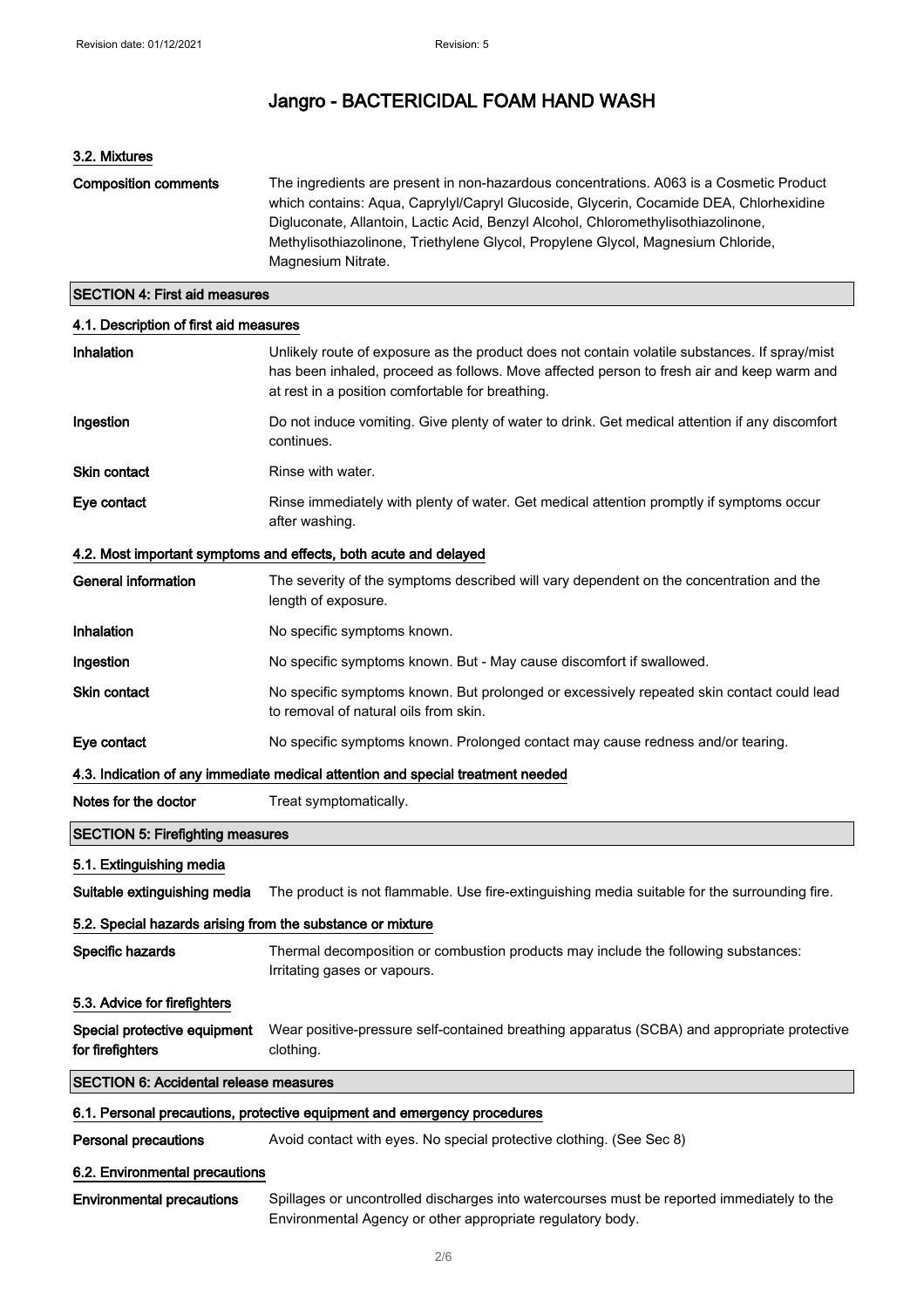## 6.3. Methods and material for containment and cleaning up

| Methods for cleaning up                                    | Small Spillages: Flush away spillage with plenty of water. Large Spillages: Contain and<br>absorb spillage with sand, earth or other non-combustible material. Collect and place in<br>suitable waste disposal containers and seal securely. |  |  |
|------------------------------------------------------------|----------------------------------------------------------------------------------------------------------------------------------------------------------------------------------------------------------------------------------------------|--|--|
| 6.4. Reference to other sections                           |                                                                                                                                                                                                                                              |  |  |
| Reference to other sections                                | For personal protection, see Section 8.                                                                                                                                                                                                      |  |  |
| <b>SECTION 7: Handling and storage</b>                     |                                                                                                                                                                                                                                              |  |  |
| 7.1. Precautions for safe handling                         |                                                                                                                                                                                                                                              |  |  |
| Usage precautions                                          | Avoid contact with eyes.                                                                                                                                                                                                                     |  |  |
|                                                            | 7.2. Conditions for safe storage, including any incompatibilities                                                                                                                                                                            |  |  |
| <b>Storage precautions</b>                                 | Keep only in the original container in a cool, well-ventilated place. Store away from the<br>following materials: Oxidising materials.                                                                                                       |  |  |
| 7.3. Specific end use(s)                                   |                                                                                                                                                                                                                                              |  |  |
| Specific end use(s)                                        | The identified uses for this product are detailed in Section 1.2.                                                                                                                                                                            |  |  |
| Usage description                                          | See Product Information Sheet & Label for detailed use of this product.                                                                                                                                                                      |  |  |
| <b>SECTION 8: Exposure controls/Personal protection</b>    |                                                                                                                                                                                                                                              |  |  |
| 8.1. Control parameters                                    |                                                                                                                                                                                                                                              |  |  |
| Ingredient comments                                        | No exposure limits known for ingredient(s).                                                                                                                                                                                                  |  |  |
| 8.2. Exposure controls                                     |                                                                                                                                                                                                                                              |  |  |
| Appropriate engineering<br>controls                        | Not relevant.                                                                                                                                                                                                                                |  |  |
| Eye/face protection                                        | No specific eye protection required during normal use.                                                                                                                                                                                       |  |  |
| Hand protection                                            | Hand protection not required.                                                                                                                                                                                                                |  |  |
| Other skin and body<br>protection                          | None required.                                                                                                                                                                                                                               |  |  |
| <b>Respiratory protection</b>                              | Respiratory protection not required.                                                                                                                                                                                                         |  |  |
| <b>SECTION 9: Physical and chemical properties</b>         |                                                                                                                                                                                                                                              |  |  |
| 9.1. Information on basic physical and chemical properties |                                                                                                                                                                                                                                              |  |  |
| Appearance                                                 | Liquid.                                                                                                                                                                                                                                      |  |  |
| Colour                                                     | Colourless.                                                                                                                                                                                                                                  |  |  |
| Odour                                                      | Faint surfactant                                                                                                                                                                                                                             |  |  |
| pH                                                         | pH (concentrated solution): 5.00                                                                                                                                                                                                             |  |  |
| <b>Melting point</b>                                       | $0^{\circ}$ C                                                                                                                                                                                                                                |  |  |
| Initial boiling point and range                            | 101°C @ 760 mm Hg                                                                                                                                                                                                                            |  |  |
| Flash point                                                | Boils without flashing.                                                                                                                                                                                                                      |  |  |
| <b>Relative density</b>                                    | 1.014 @ 20°C                                                                                                                                                                                                                                 |  |  |
| Solubility(ies)                                            | Soluble in water.                                                                                                                                                                                                                            |  |  |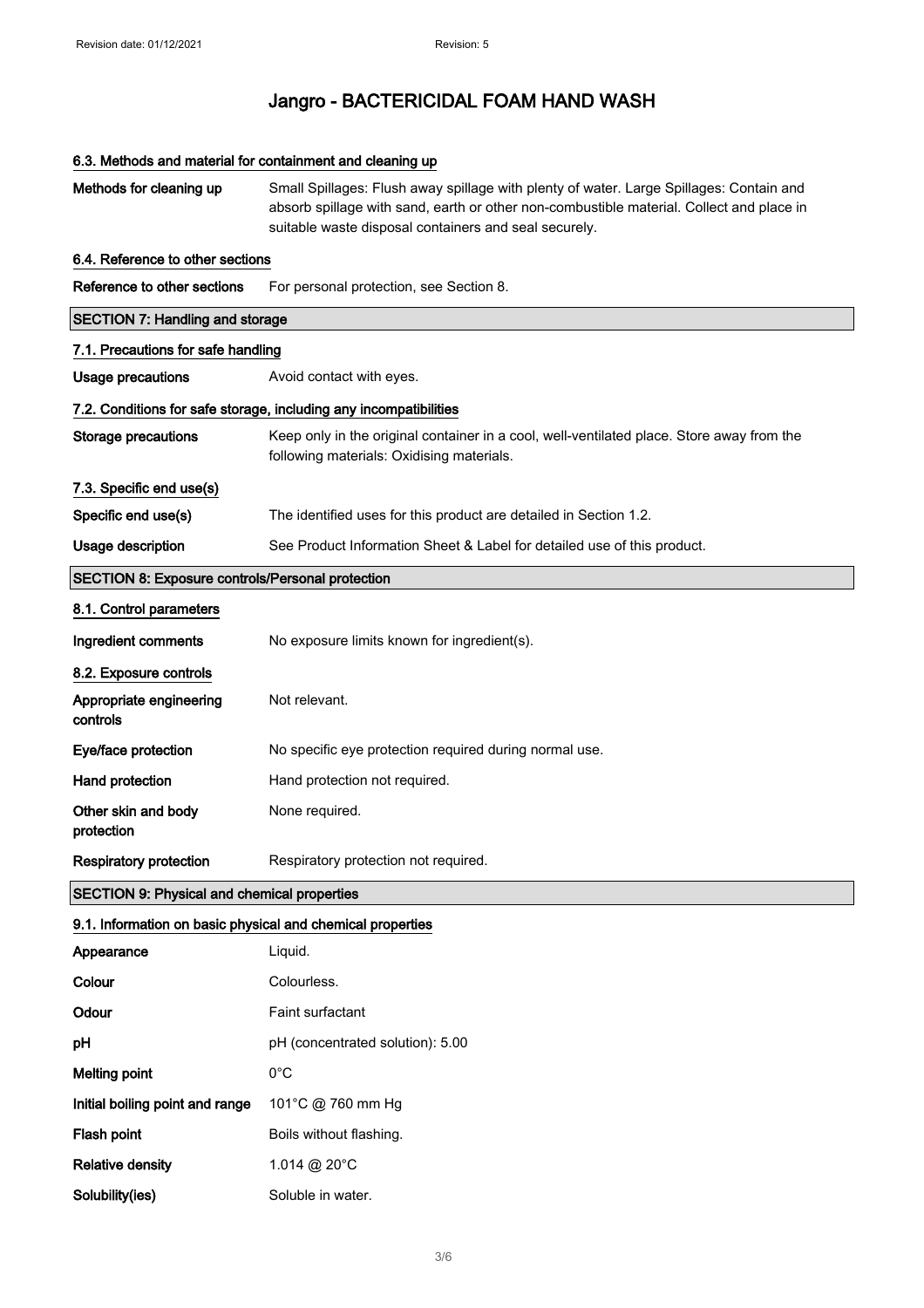## 9.2. Other information Other information None. SECTION 10: Stability and reactivity 10.1. Reactivity Reactivity **There are no known reactivity hazards associated with this product.** 10.2. Chemical stability Stability **Stability** No particular stability concerns. 10.3. Possibility of hazardous reactions Possibility of hazardous reactions See sections 10.1,10.4 & 10.5 10.4. Conditions to avoid Conditions to avoid There are no known conditions that are likely to result in a hazardous situation. 10.5. Incompatible materials Materials to avoid No specific material or group of materials is likely to react with the product to produce a hazardous situation. 10.6. Hazardous decomposition products Hazardous decomposition products No known hazardous decomposition products. SECTION 11: Toxicological information 11.1. Information on toxicological effects Toxicological effects We have not carried out any animal testing for this product. Any ATE figures quoted below are from Toxicity Classifications that have been carried out using ATE (Acute Toxicity Estimate) Calculation Method using LD50 or ATE figures provided by the Raw Material Manufacturer. Other health effects **Low oral toxicity, but ingestion may cause irritation of the gastro-intestinal tract.** SECTION 12: Ecological information Ecotoxicity **Exercise 3 Not regarded as dangerous for the environment.** 12.1. Toxicity Toxicity Toxicity We have not carried out any Aquatic testing, therefore we have no Aquatic Toxicity Data specifically for this product. The Aquatic Toxicity Data, where provided by the raw material manufacturer for ingredients with aquatic toxicity, can be made available on request. 12.2. Persistence and degradability Persistence and degradability The surfactant(s) contained in this product complies(comply) with the biodegradability criteria as laid down in Regulation (EC) No. 648/2004 on detergents. and UK Regulation: SI 2020 No. 1617 "The Detergents (Amendment) (EU Exit) Regulations 2020". 12.3. Bioaccumulative potential Bioaccumulative potential The product does not contain any substances expected to be bioaccumulating. 12.4. Mobility in soil Mobility **Mobility** Not known. 12.5. Results of PBT and vPvB assessment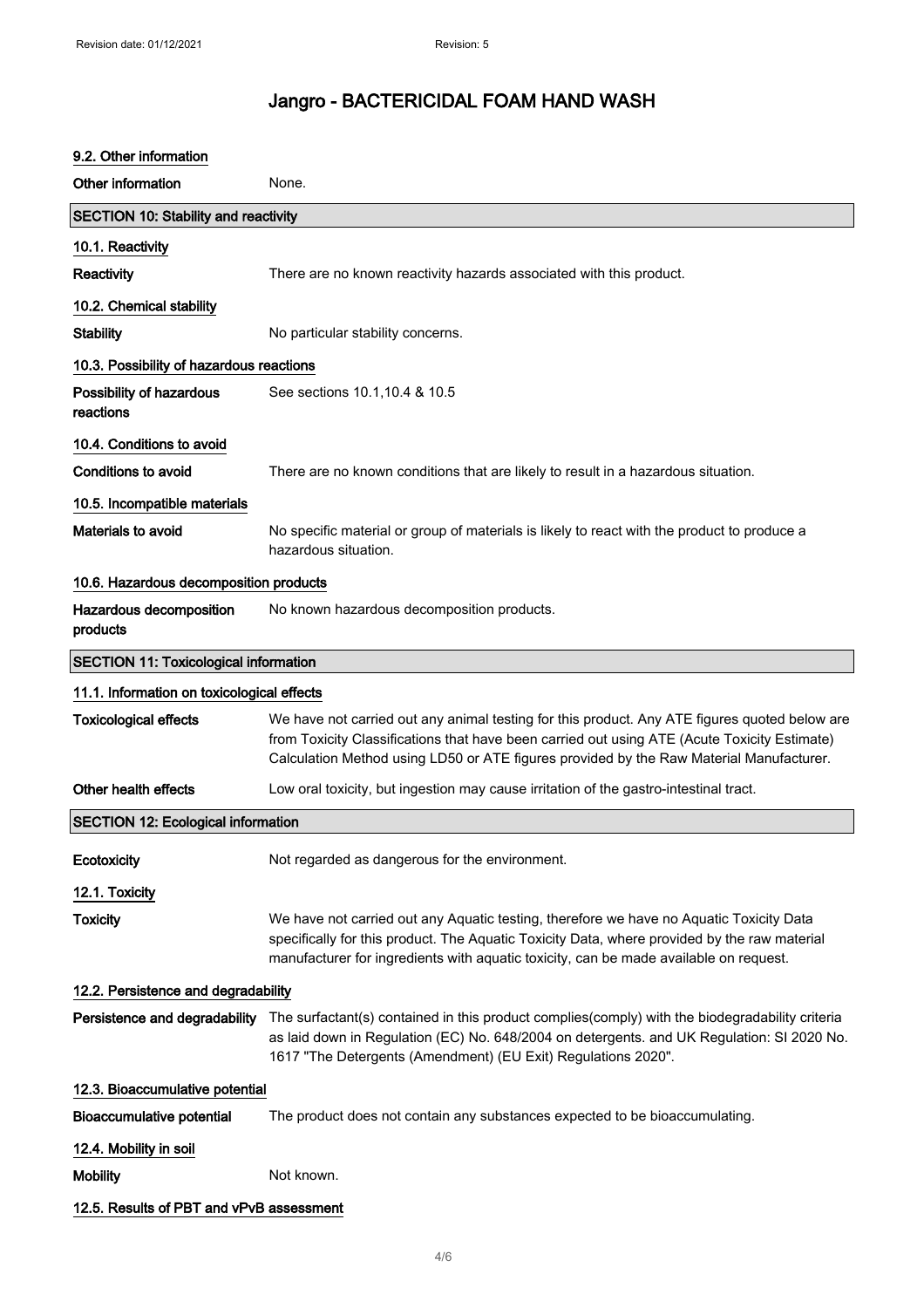| Results of PBT and vPvB<br>assessment                                                          | This product does not contain any substances classified as PBT or vPvB.                                                                                                                                                                                                                                                                                                                                                                               |
|------------------------------------------------------------------------------------------------|-------------------------------------------------------------------------------------------------------------------------------------------------------------------------------------------------------------------------------------------------------------------------------------------------------------------------------------------------------------------------------------------------------------------------------------------------------|
| 12.6. Other adverse effects                                                                    |                                                                                                                                                                                                                                                                                                                                                                                                                                                       |
| Other adverse effects                                                                          | Not known.                                                                                                                                                                                                                                                                                                                                                                                                                                            |
| <b>SECTION 13: Disposal considerations</b>                                                     |                                                                                                                                                                                                                                                                                                                                                                                                                                                       |
| 13.1. Waste treatment methods                                                                  |                                                                                                                                                                                                                                                                                                                                                                                                                                                       |
| <b>Disposal methods</b>                                                                        | Small amounts (less than 5 Litres) of unwanted product may be flushed with water to sewer.<br>Larger volumes must be sent for disposal by approved waste contractor. Consign empty<br>container to normal waste.                                                                                                                                                                                                                                      |
| <b>SECTION 14: Transport information</b>                                                       |                                                                                                                                                                                                                                                                                                                                                                                                                                                       |
| General                                                                                        | Not classified for Transport.                                                                                                                                                                                                                                                                                                                                                                                                                         |
| 14.1. UN number                                                                                |                                                                                                                                                                                                                                                                                                                                                                                                                                                       |
| Not applicable.                                                                                |                                                                                                                                                                                                                                                                                                                                                                                                                                                       |
| 14.2. UN proper shipping name                                                                  |                                                                                                                                                                                                                                                                                                                                                                                                                                                       |
| Not applicable.                                                                                |                                                                                                                                                                                                                                                                                                                                                                                                                                                       |
| 14.3. Transport hazard class(es)                                                               |                                                                                                                                                                                                                                                                                                                                                                                                                                                       |
| Not regulated.                                                                                 |                                                                                                                                                                                                                                                                                                                                                                                                                                                       |
| 14.4. Packing group                                                                            |                                                                                                                                                                                                                                                                                                                                                                                                                                                       |
| Not applicable.                                                                                |                                                                                                                                                                                                                                                                                                                                                                                                                                                       |
| 14.5. Environmental hazards                                                                    |                                                                                                                                                                                                                                                                                                                                                                                                                                                       |
| Environmentally hazardous substance/marine pollutant<br>No.                                    |                                                                                                                                                                                                                                                                                                                                                                                                                                                       |
| 14.6. Special precautions for user                                                             |                                                                                                                                                                                                                                                                                                                                                                                                                                                       |
| Not applicable.                                                                                |                                                                                                                                                                                                                                                                                                                                                                                                                                                       |
|                                                                                                | 14.7. Transport in bulk according to Annex II of MARPOL and the IBC Code                                                                                                                                                                                                                                                                                                                                                                              |
| Transport in bulk according to Not applicable.<br>Annex II of MARPOL 73/78<br>and the IBC Code |                                                                                                                                                                                                                                                                                                                                                                                                                                                       |
| <b>SECTION 15: Regulatory information</b>                                                      |                                                                                                                                                                                                                                                                                                                                                                                                                                                       |
|                                                                                                | 15.1. Safety, health and environmental regulations/legislation specific for the substance or mixture                                                                                                                                                                                                                                                                                                                                                  |
| <b>National regulations</b>                                                                    | This is a Cosmetic product, therefore the GHS/CLP Regulations do not apply.                                                                                                                                                                                                                                                                                                                                                                           |
| <b>EU</b> legislation                                                                          | In EU: "European Cosmetics Regulation N° 1223/2009." and in UK: "SI 2020 No. 696 - The<br>Product Safety and Metrology etc. (Amendment etc.) (EU Exit) Regulations 2019.".<br>This product is a Cosmetic so although the GHS/CLP Regulations do not apply the Safety<br>Data Sheet has been prepared in accordance for EU: with "REACH Commission Regulation<br>(EU) No 2015/830 (which amends Regulation (EC) No 453/2010 & 1907/2006)." and for UK: |

#### 15.2. Chemical safety assessment

No chemical safety assessment has been carried out as not applicable as this product is a mixture.

with "SI 2020 No. 1577 - The REACH etc. (Amendment etc.) (EU Exit) Regulations 2020.".